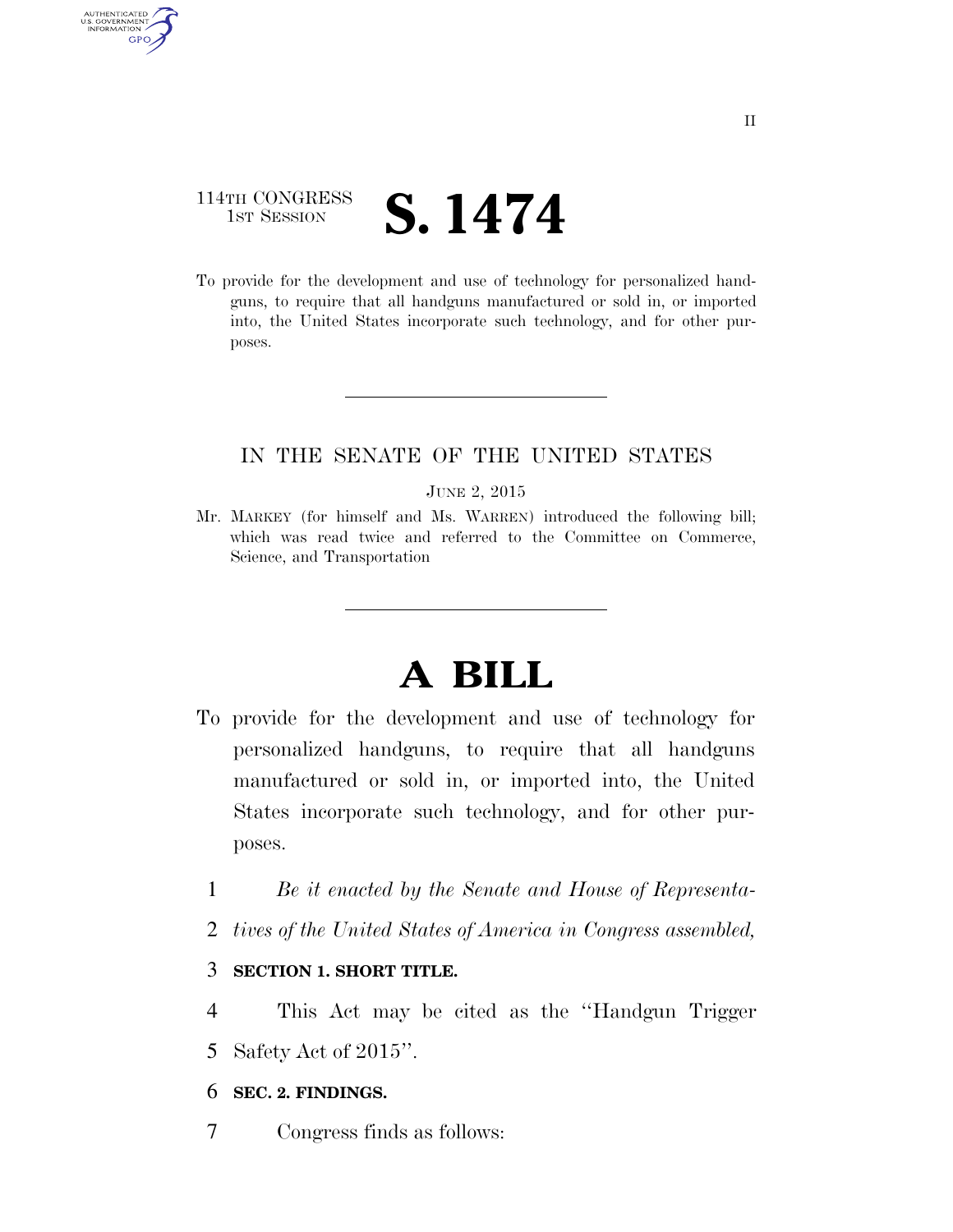| $\mathbf{1}$   | (1) It is in the interest of the United States to      |
|----------------|--------------------------------------------------------|
| $\overline{2}$ | protect its citizens from handgun violence and acci-   |
| 3              | dental firearm deaths.                                 |
| $\overline{4}$ | (2) Personalizing handguns would prevent un-           |
| 5              | authorized users, whether children, criminals, or oth- |
| 6              | ers, from misusing the weapons.                        |
| 7              | (3) Personalizing handguns would allow author-         |
| 8              | ized users to continue to lawfully own and use their   |
| 9              | handguns more safely.                                  |
| 10             | $(4)$ In 2011, according to the Centers for Dis-       |
| 11             | ease Control, there were 851 accidental firearm        |
| 12             | deaths.                                                |
| 13             | $(5)$ In 2010, according to the Centers for Dis-       |
| 14             | ease Control, 62 people under the age of 15 were       |
| 15             | killed accidentally with firearms.                     |
| 16             | (6) According to the National Crime Victimiza-         |
| 17             | tion Survey, almost 350,000 incidents of firearm       |
| 18             | theft from private citizens occur each year.           |
| 19             | (7) According to the Federal Bureau of Inves-          |
| 20             | tigation, 45 law enforcement officers were killed with |
| 21             | their own firearm between 2002 and 2011.               |
| 22             | (8) According to the Federal Bureau of Inves-          |
| 23             | tigation, almost half of all murders in the United     |
| 24             | States in 2011 were committed with handguns.           |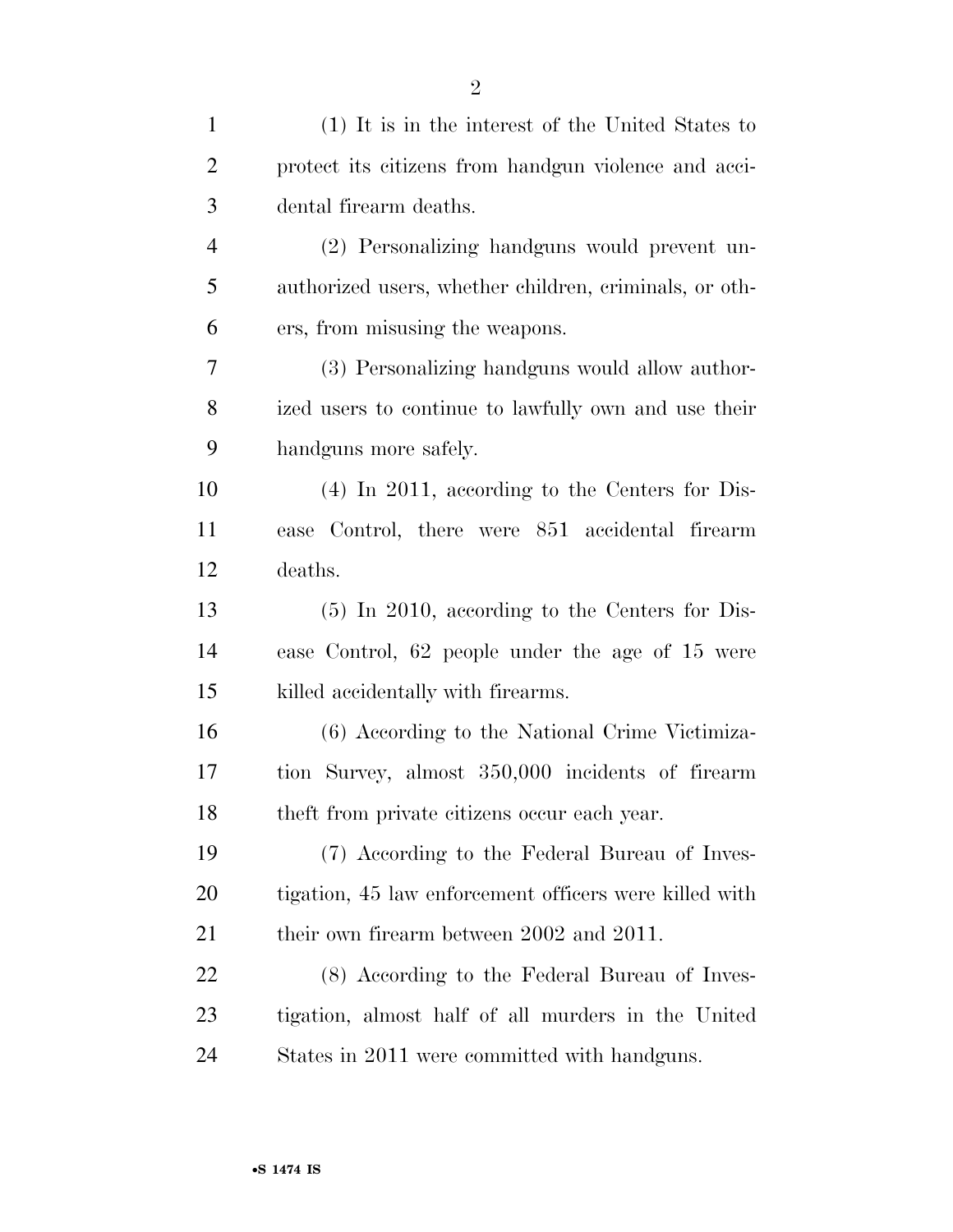# **TITLE I—TECHNOLOGY FOR PERSONALIZED HANDGUNS GRANTS**

## **SEC. 101. DEFINITIONS.**

In this title:

 (1) AUTHORIZED USER.—The term ''authorized user'', with respect to a firearm, means— (A) the lawful owner of the firearm; and (B) any individual who is—

 (i) authorized by the lawful owner of 11 the firearm to use the firearm; and

 (ii) authorized, under the law of the State where the firearm is being used, to own, carry, or use a firearm in the State. (2) HANDGUN.—The term ''handgun'' has the 16 meaning given the term in section  $921(a)(29)$  of title 18, United States Code.

 (3) PERSONALIZED HANDGUN.—The term ''per-sonalized handgun'' means a handgun that—

 (A) enables only an authorized user of the handgun to fire the handgun; and

 (B) is manufactured in such a manner that the firing restriction described in subpara-24 graph  $(A)$ —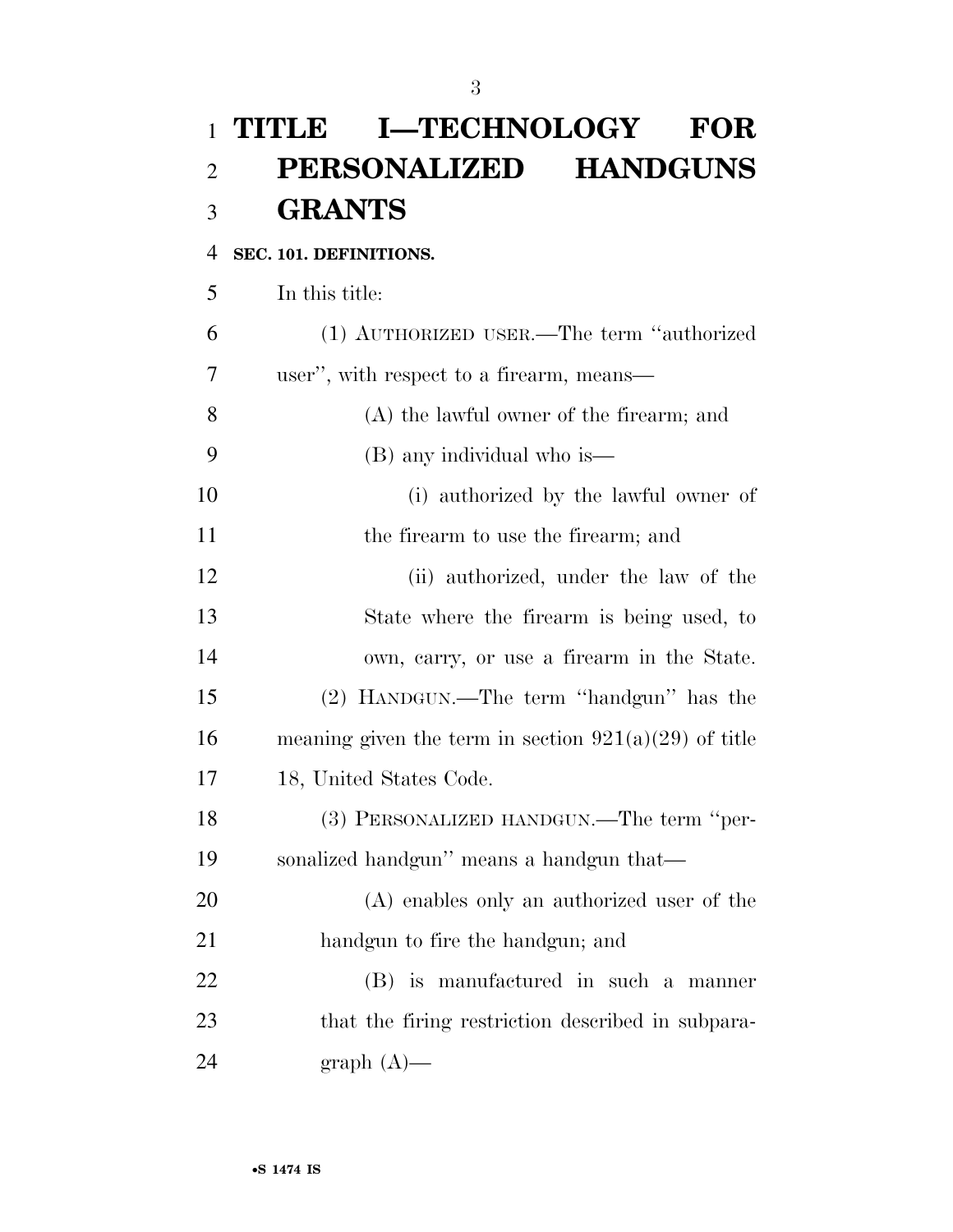| $\mathbf{1}$   | (i) is incorporated into the design of                       |
|----------------|--------------------------------------------------------------|
| $\overline{2}$ | the handgun;                                                 |
| 3              | (ii) is not sold as an accessory; and                        |
| $\overline{4}$ | (iii) cannot be readily removed or de-                       |
| 5              | activated.                                                   |
| 6              | (4) QUALIFIED ENTITY.—The term "qualified                    |
| 7              | entity" means—                                               |
| 8              | $(A)$ a State or unit of local government;                   |
| 9              | (B) a nonprofit or for-profit organization;                  |
| 10             | <b>or</b>                                                    |
| 11             | (C) an institution of higher education (as                   |
| 12             | defined in section 101 of the Higher Education               |
| 13             | Act of 1965 (20 U.S.C. 1001)).                               |
| 14             | (5) RETROFITTED PERSONALIZED HANDGUN.—                       |
| 15             | The term "retrofitted personalized handgun" means            |
| 16             | a handgun fitted with a device that—                         |
| 17             | (A) enables only an authorized user of the                   |
| 18             | handgun to fire the handgun; and                             |
| 19             | (B) cannot be readily removed or deacti-                     |
| 20             | vated.                                                       |
| 21             | SEC. 102. AUTHORIZATION.                                     |
| 22             | The Attorney General, acting through the Director            |
| 23             | of the National Institute of Justice (referred to in this    |
| 24             | title as the "Director"), shall make grants to qualified en- |
| 25             | tities to develop technology for personalized handguns.      |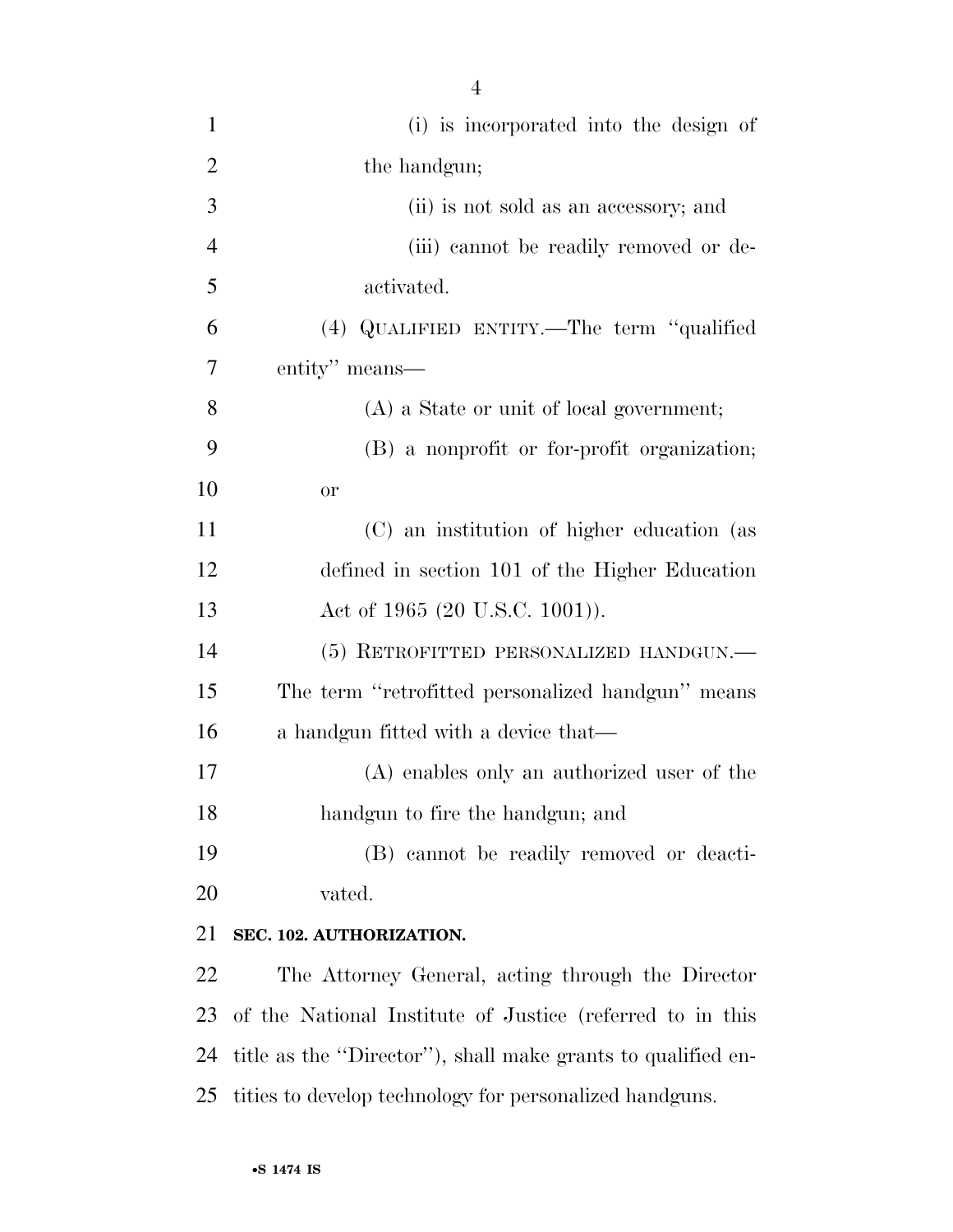### **SEC. 103. APPLICATIONS.**

 A qualified entity seeking a grant under this title shall submit to the Director an application at such time, in such manner, and containing such information as the Director may reasonably require.

#### **SEC. 104. USES OF FUNDS.**

 A qualified entity that receives a grant under this title—

 (1) shall use not less than 70 percent of the amount of the grant to develop technology for per-sonalized handguns;

 (2) may use not more than 20 percent of the amount of the grant to develop technology for retro-fitted personalized handguns; and

 (3) may use not more than 10 percent of the amount of the grant for administrative costs associ- ated with the development of technology funded under this title.

## **SEC. 105. TERM; RENEWAL.**

 (a) TERM.—A grant awarded under this title shall be for a term of 1 year.

 (b) RENEWAL.—A qualified entity receiving a grant under this title may renew the grant by submitting to the Director an application for renewal at such time, in such manner, and containing such information as the Director may reasonably require.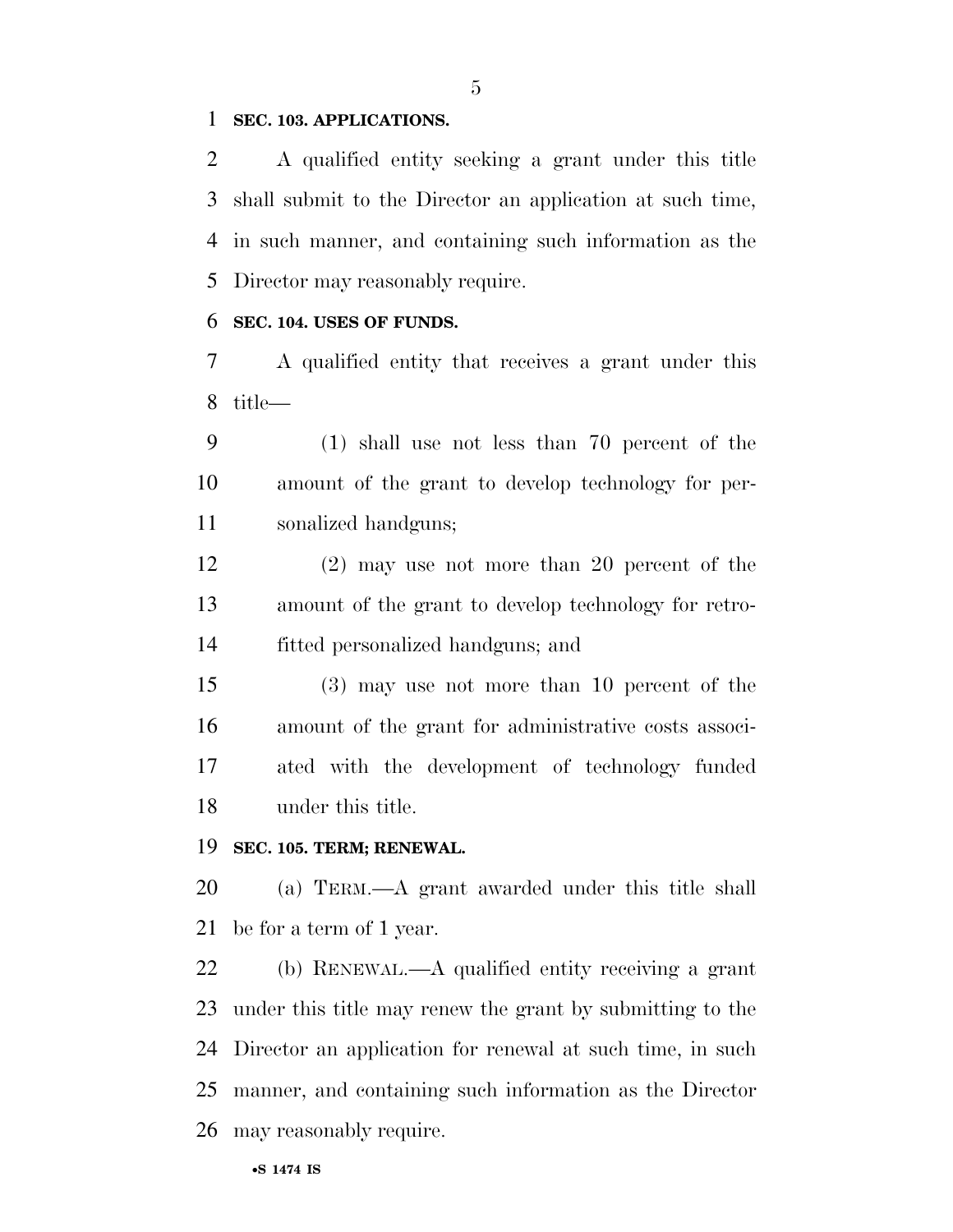### **SEC. 106. REPORTS.**

 (a) REPORTS TO DIRECTOR.—A qualified entity re- ceiving a grant under this title shall submit to the Director such reports, at such time, in such manner, and con- taining such information as the Director may reasonably require.

 (b) REPORTS TO CONGRESS.—Each year, the Direc- tor shall submit to Congress a report that contains a sum- mary of the information submitted to the Director under subsection (a) during the previous year.

## **SEC. 107. REGULATIONS.**

 The Director may promulgate such guidelines, rules, regulations, and procedures as may be necessary to carry out this title.

### **SEC. 108. AUTHORIZATION OF APPROPRIATIONS.**

 There is authorized to be appropriated to carry out this title \$2,000,000 for each of fiscal years 2016 and 2017.

# **TITLE II—CONSUMER PRODUCT**

# **SAFETY COMMISSION SAFETY**

**STANDARD** 

# **SEC. 201. DEFINITIONS.**

- In this title:
- 24 (1) ANTIQUE FIREARM; FIREARM; HANDGUN.—
- The terms ''antique firearm'', ''firearm'', and ''hand-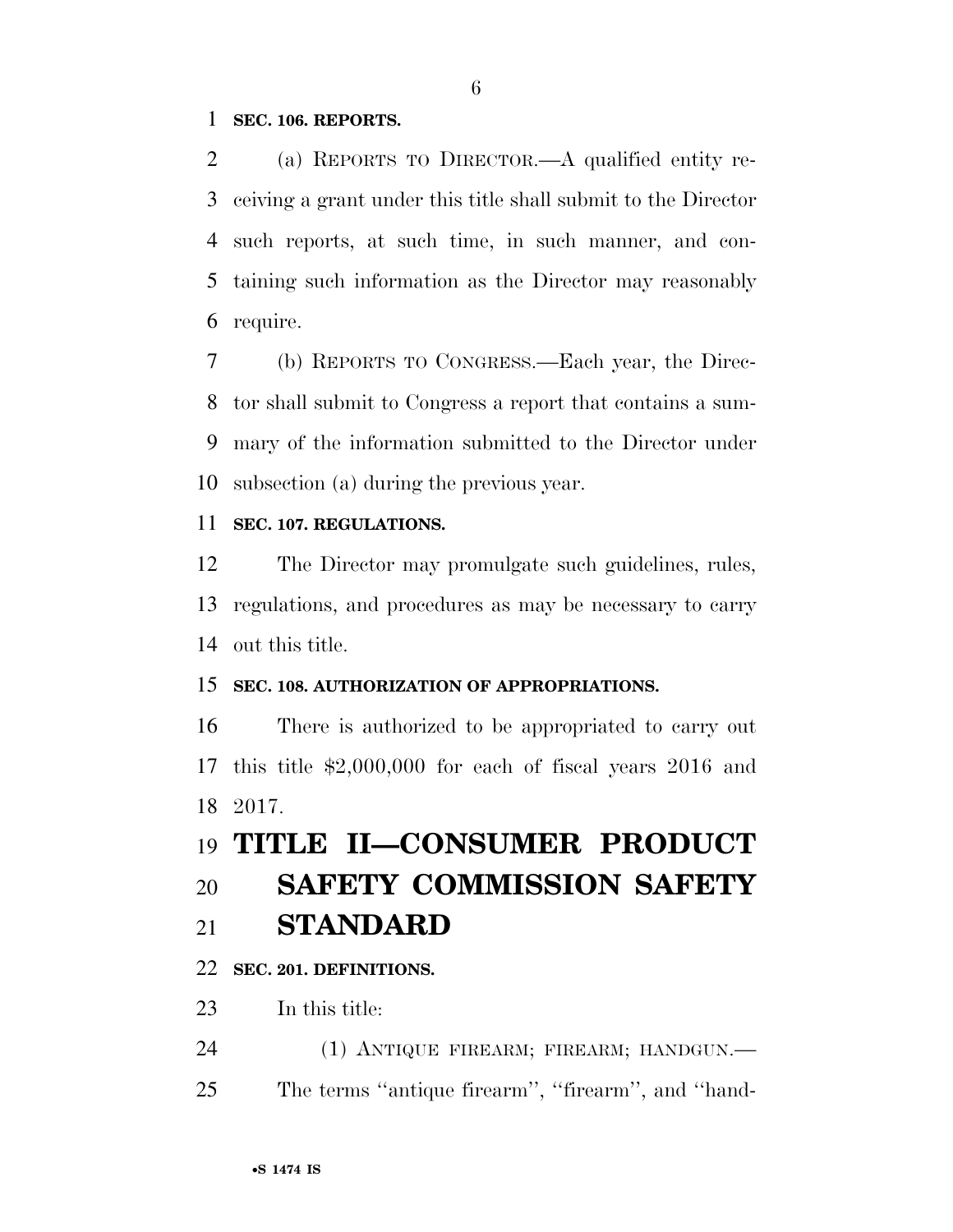| $\mathbf{1}$   | gun" have the meaning given those terms in section   |
|----------------|------------------------------------------------------|
| $\overline{2}$ | 921 of title 18, United States Code.                 |
| 3              | (2) AUTHORIZED USER.—The term "authorized            |
| 4              | user", with respect to a firearm, means—             |
| 5              | $(A)$ the lawful owner of the firearm; and           |
| 6              | $(B)$ any individual who is—                         |
| 7              | (i) authorized by the lawful owner of                |
| 8              | the firearm to use the firearm; and                  |
| 9              | (ii) authorized, under the law of the                |
| 10             | State where the firearm is being used, to            |
| 11             | own, carry, or use a firearm in the State.           |
| 12             | COMMISSION.—The term "Commission"<br>(3)             |
| 13             | means the Consumer Product Safety Commission.        |
| 14             | (4) CONSUMER PRODUCT SAFETY RULE.—The                |
| 15             | term "consumer product safety rule" has the mean-    |
| 16             | ing given the term in section $3(a)$ of the Consumer |
| 17             | Product Safety Act $(15 \text{ U.S.C. } 2052(a))$ .  |
| 18             | (5) MANUFACTURED AND MANUFACTURER.-                  |
| 19             | terms "manufactured" and "manufacturer"<br>The       |
| 20             | have the meaning given those terms in section $3(a)$ |
| 21             | of the Consumer Product Safety Act (15 U.S.C.        |
| 22             | $2052(a)$ ).                                         |
| 23             | (6) PERSONALIZED HANDGUN.—The term "per-             |
| 24             | sonalized handgun" means a handgun that—             |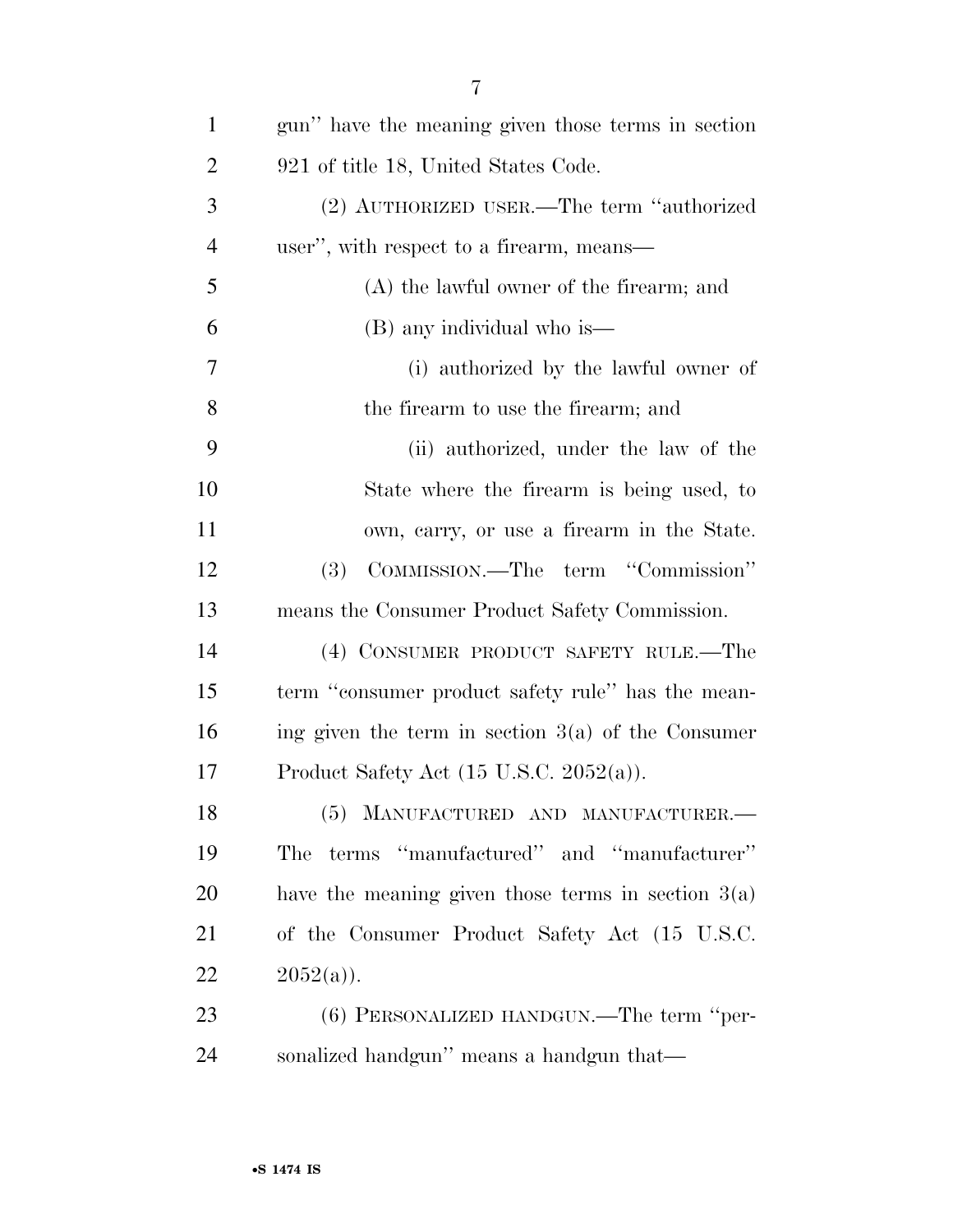| $\mathbf{1}$   | (A) enables only an authorized user of a            |
|----------------|-----------------------------------------------------|
| $\overline{2}$ | handgun to fire the handgun; and                    |
| 3              | (B) is manufactured in such a manner                |
| $\overline{4}$ | that the firing restriction described in subpara-   |
| 5              | $graph(A)$ —                                        |
| 6              | (i) is incorporated into the design of              |
| 7              | the handgun;                                        |
| 8              | (ii) is not sold as an accessory; and               |
| 9              | (iii) cannot be readily removed or de-              |
| 10             | activated.                                          |
| 11             | (7) RETROFITTED PERSONALIZED HANDGUN.—              |
| 12             | The term "retrofitted personalized handgun" means   |
| 13             | a handgun fitted with a device that—                |
| 14             | (A) enables only an authorized user of a            |
| 15             | handgun to fire the handgun; and                    |
| 16             | (B) cannot be readily removed or deacti-            |
| 17             | vated.                                              |
| 18             | (8) STATE AND UNITED STATES.—The terms              |
| 19             | "State" and "United States" have the meaning        |
| 20             | given those terms in section $3(a)$ of the Consumer |
| 21             | Product Safety Act $(15 \text{ U.S.C. } 2052(a))$ . |
| 22             | (9) TO DISTRIBUTE IN COMMERCE AND DIS-              |
| 23             | TRIBUTION IN COMMERCE.-The terms "to dis-           |
| 24             | tribute in commerce" and "distribution in com-      |
| 25             | merce" have the meaning given those terms in sec-   |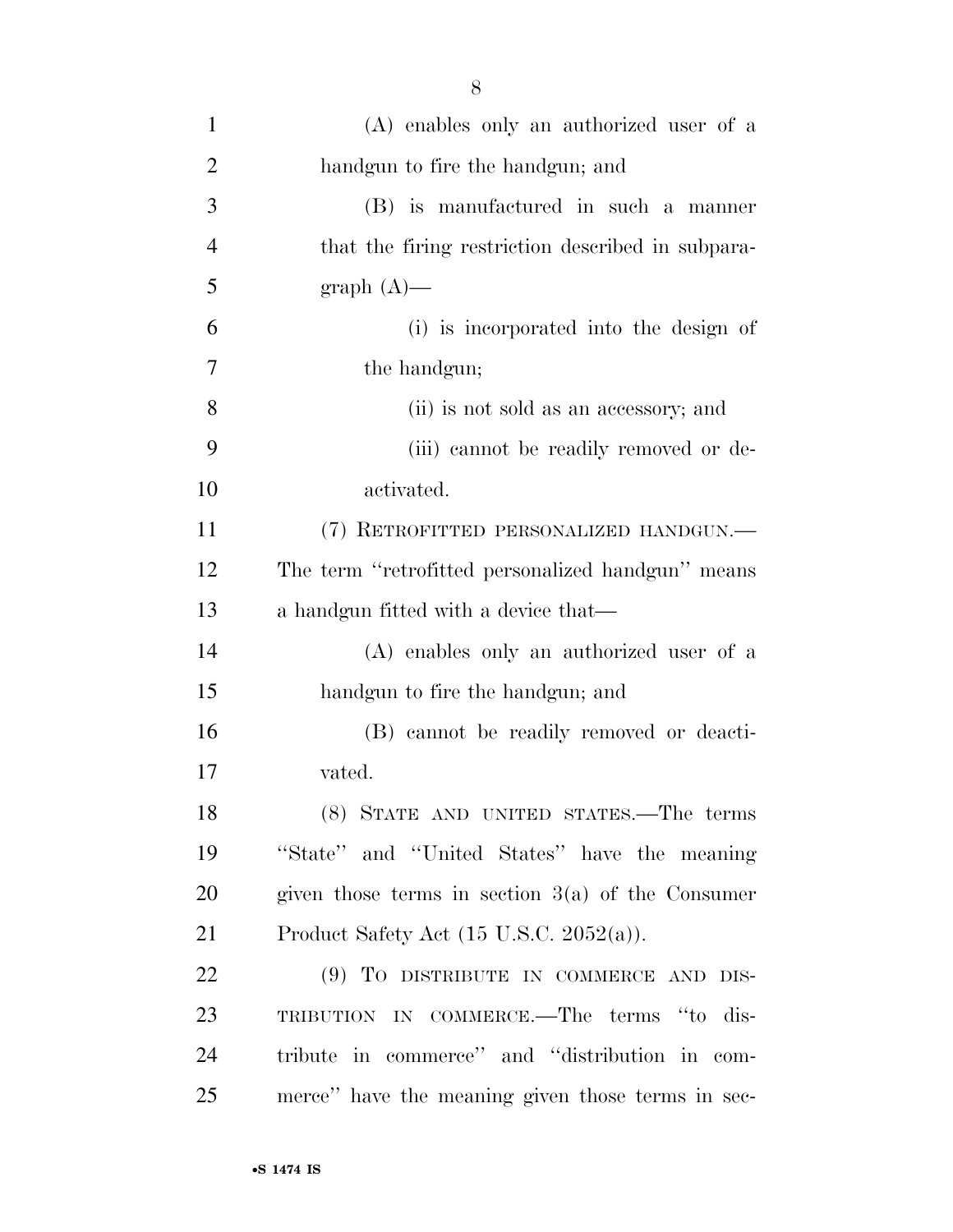**SEC. 202. PROHIBITION ON MANUFACTURING AND DIS- TRIBUTION OF HANDGUNS THAT ARE NOT PERSONALIZED HANDGUNS.** 

(a) PROHIBITION.—

 (1) MANUFACTURING.—Beginning on the date that is 5 years after the date of enactment of this Act, no person may manufacture in the United States a handgun that is not a personalized hand-gun.

 (2) DISTRIBUTION IN COMMERCE.—Beginning on the date that is 10 years after the date of enact- ment of this Act, no person may distribute in com- merce any handgun that is not a personalized hand-gun or a retrofitted personalized handgun.

 (3) EXEMPTIONS FOR ANTIQUE FIREARMS AND MILITARY FIREARMS.—Paragraphs (1) and (2) shall not apply to—

(A) an antique firearm;

 (B) the manufacture of a firearm that is sold to the Department of Defense; or (C) the sale or distribution of a firearm to

the Department of Defense.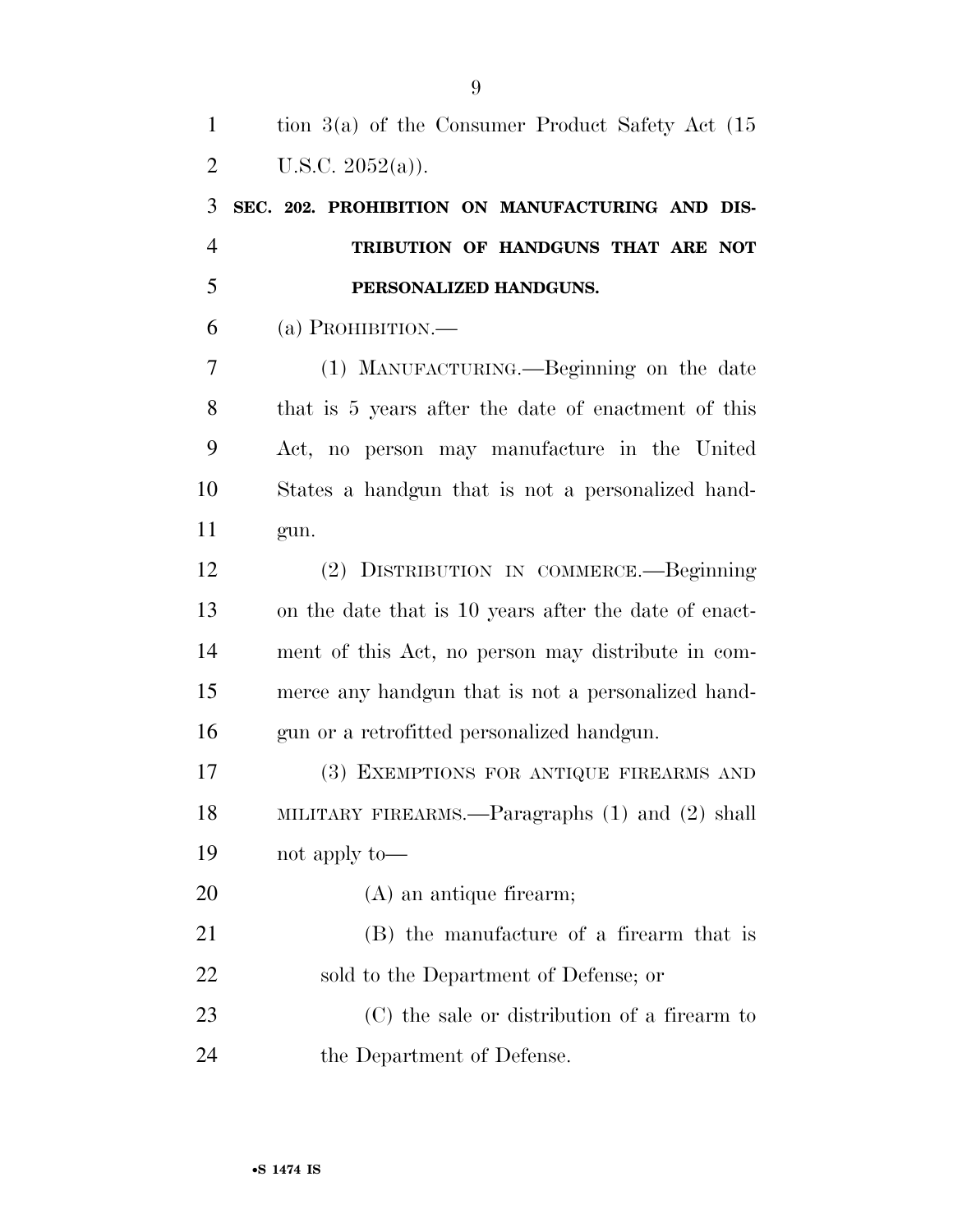(b) ENFORCEMENT BY CONSUMER PRODUCT SAFETY COMMISSION.—

| 3              | TREATMENT OF VIOLATION.-Notwith-<br>(1)                     |
|----------------|-------------------------------------------------------------|
| $\overline{4}$ | standing section $3(a)(5)(E)$ of the Consumer Prod-         |
| 5              | uct Safety Act (15 U.S.C. 2052(a)(5)(E)), a viola-          |
| 6              | tion of subsection (a) or any rule promulgated by           |
| 7              | the Commission pursuant to paragraph (4) shall be           |
| 8              | treated as a violation of section $19(a)(1)$ of the Con-    |
| 9              | sumer Product Safety Act $(15 \text{ U.S.C. } 2068(a)(1)).$ |
| 10             | (2) TREATMENT AS CONSUMER PRODUCT SAFE-                     |
| 11             | STANDARDS.—Notwithstanding<br>section<br>${\rm T}{\rm Y}$   |
| 12             | $3(a)(5)(E)$ of the Consumer Product Safety Act (15)        |
| 13             | U.S.C. $2052(a)(5)(E)$ , subsection (a) and any rule        |
| 14             | promulgated pursuant to paragraph (4) shall be con-         |
| 15             | sidered consumer product safety rules.                      |
| 16             | (3) POWERS OF COMMISSION.—                                  |
| 17             | (A) IN GENERAL.—The Commission shall                        |
| 18             | enforce this section in the same manner, by the             |
| 19             | same means, and with the same jurisdiction,                 |
| 20             | powers, and duties as though all applicable                 |
| 21             | terms and provisions of the Consumer Product                |
| 22             | Safety Act (15 U.S.C. 2051 et seq.) were incor-             |
| 23             | porated into and made a part of this section.               |
| 24             | (B) PRIVILEGES AND IMMUNITIES.—Any                          |
| 25             | person who violates this section shall be subject           |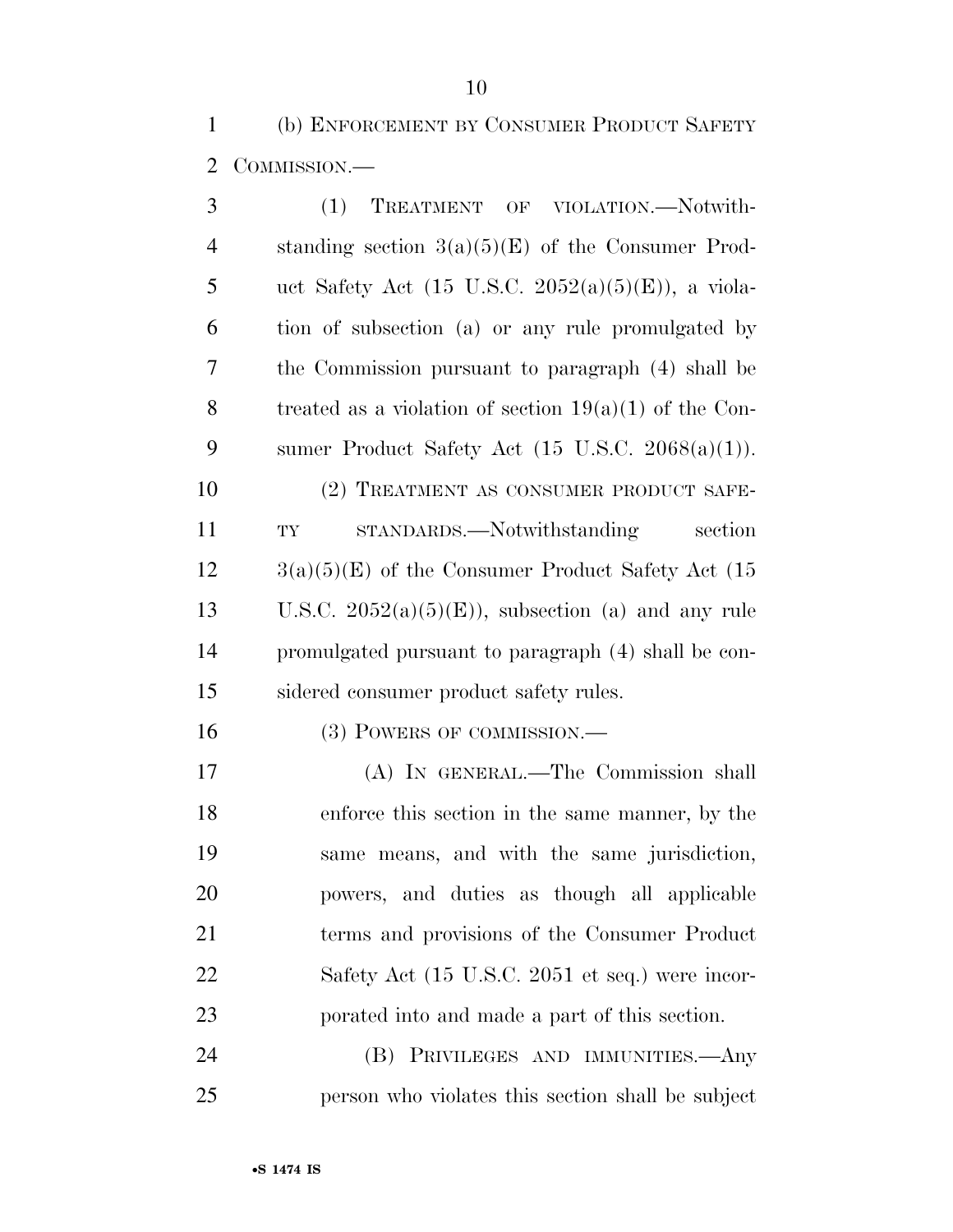| $\mathbf{1}$   | to the penalties and entitled to the privileges       |
|----------------|-------------------------------------------------------|
| $\overline{2}$ | and immunities provided in the Consumer               |
| 3              | Product Safety Act (15 U.S.C. 2051 et seq.).          |
| $\overline{4}$ | (4) REGULATIONS.—The Commission, in con-              |
| 5              | sultation with the Attorney General and the Director  |
| 6              | of the National Institute of Justice, may promulgate  |
| 7              | such rules as the Commission considers appropriate    |
| 8              | to carry out this section.                            |
| 9              | (c) ENFORCEMENT BY STATES.-                           |
| 10             | $(1)$ IN GENERAL.—In any case in which the at-        |
| 11             | torney general of a State has reason to believe that  |
| 12             | an interest of the residents of the State has been or |
| 13             | is threatened or adversely affected by the engage-    |
| 14             | ment of any person in a practice that violates sub-   |
| 15             | section (a), the attorney general of the State may,   |
| 16             | as parens patriae, bring a civil action on behalf of  |
| 17             | the residents of the State in an appropriate district |
| 18             | court of the United States-                           |
| 19             | $(A)$ to enjoin further violation of such sub-        |
| 20             | section by such person;                               |
| 21             | (B) to compel compliance with such sub-               |
| 22             | section;                                              |
| 23             | (C) to obtain damages, restitution, or other          |
| 24             | compensation on behalf of such residents; or          |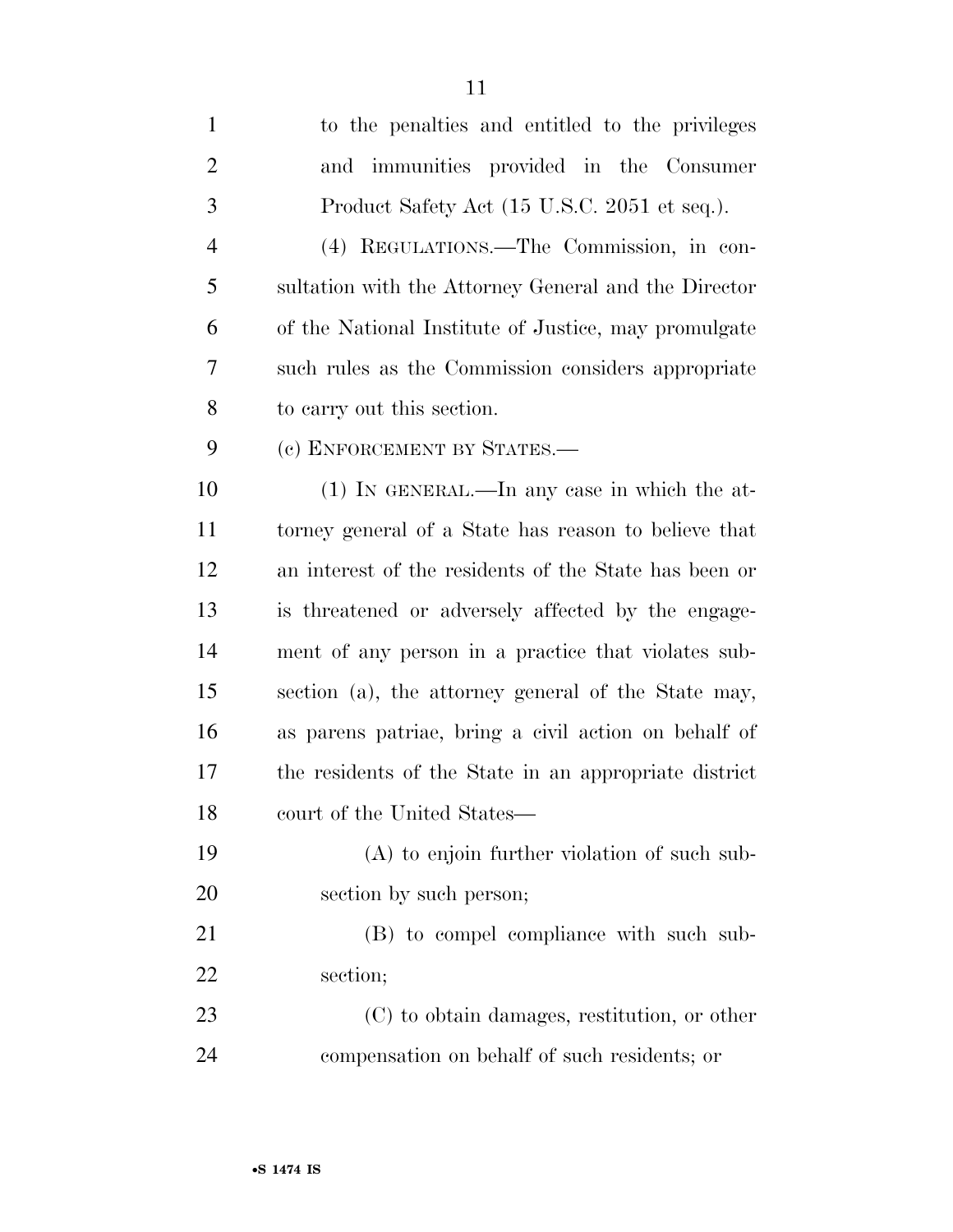| $\mathbf{1}$   | (D) to such civil penalties and other relief   |
|----------------|------------------------------------------------|
| $\overline{2}$ | as the court considers appropriate.            |
| 3              | (2) RIGHTS OF CONSUMER PRODUCT SAFETY          |
| $\overline{4}$ | COMMISSION.-                                   |
| 5              | <b>NOTICE</b><br>(A)<br>TO CONSUMER<br>PRODUCT |
| 6              | SAFETY COMMISSION.-                            |
| $\overline{7}$ | (i) IN GENERAL.—Except as provided             |
| 8              | in clause (iii), the attorney general of a     |
| 9              | State shall notify the Commission in writ-     |
| 10             | ing that the attorney general intends to       |
| 11             | bring a civil action under paragraph (1)       |
| 12             | not later than 10 days before initiating the   |
| 13             | civil action.                                  |
| 14             | (ii) CONTENTS.—The notification re-            |
| 15             | quired by clause (i) with respect to a civil   |
| 16             | action shall include a copy of the complaint   |
| 17             | to be filed to initiate the civil action.      |
| 18             | (iii) EXCEPTION.—If it is not feasible         |
| 19             | for the attorney general of a State to pro-    |
| 20             | vide the notification required by clause (i)   |
| 21             | before initiating a civil action under para-   |
| 22             | $graph(1)$ , the attorney general shall notify |
| 23             | the Commission immediately upon insti-         |
| 24             | tuting the civil action.                       |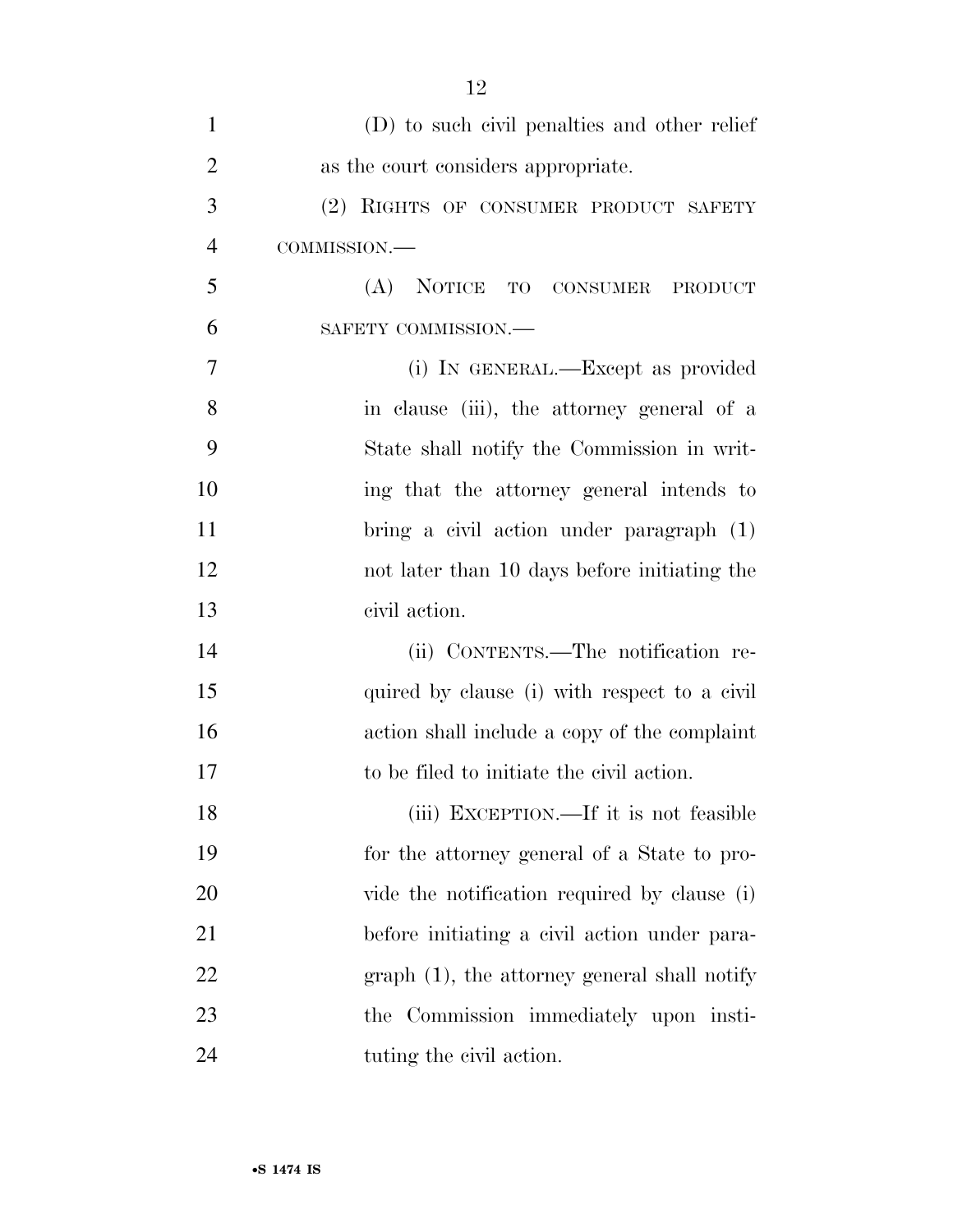| $\mathbf{1}$   | (B) INTERVENTION BY CONSUMER PROD-                     |
|----------------|--------------------------------------------------------|
| $\overline{2}$ | UCT SAFETY COMMISSION.-The Commission                  |
| 3              | $may$ —                                                |
| $\overline{4}$ | (i)<br>intervene in any civil action                   |
| 5              | brought by the attorney general of a State             |
| 6              | under paragraph $(1)$ ; and                            |
| 7              | (ii) upon intervening—                                 |
| 8              | (I) be heard on all matters aris-                      |
| 9              | ing in the civil action; and                           |
| 10             | (II) file petitions for appeal of a                    |
| 11             | decision in the civil action.                          |
| 12             | (3) INVESTIGATORY POWERS.—Nothing in this              |
| 13             | subsection may be construed to prevent the attorney    |
| 14             | general of a State from exercising the powers con-     |
| 15             | ferred on the attorney general by the laws of the      |
| 16             | State to conduct investigations, to administer oaths   |
| 17             | or affirmations, or to compel the attendance of wit-   |
| 18             | nesses or the production of documentary or other       |
| 19             | evidence.                                              |
| 20             | (4) PREEMPTIVE ACTION BY CONSUMER PROD-                |
| 21             | UCT SAFETY COMMISSION.—If the Commission insti-        |
| 22             | tutes a civil action or an administrative action with  |
| 23             | respect to a violation of subsection (b), the attorney |
| 24             | general of a State may not, during the pendency of     |
| 25             | such action, bring a civil action under paragraph (1)  |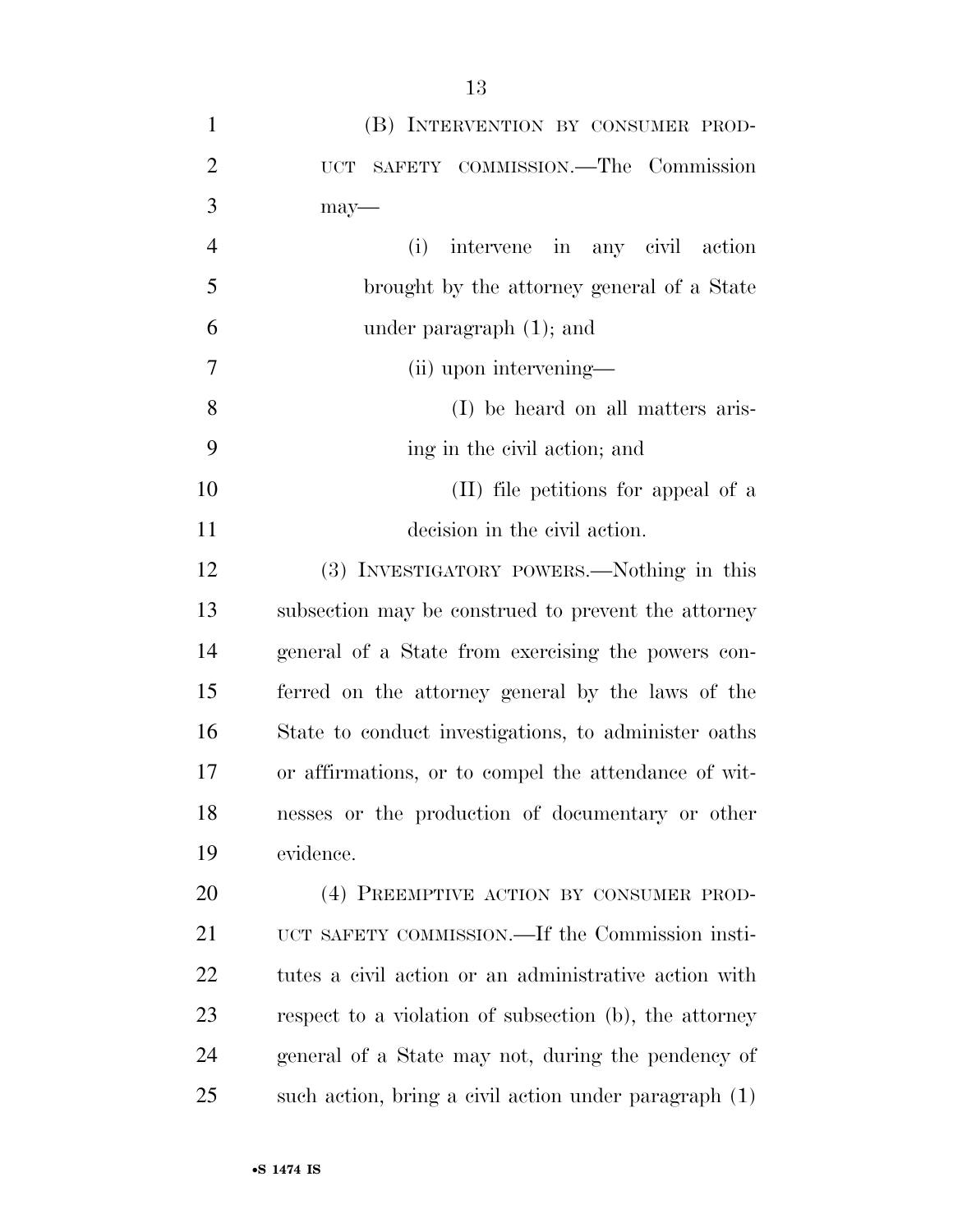| $\mathbf{1}$   | against any defendant named in the complaint of the |
|----------------|-----------------------------------------------------|
| $\overline{2}$ | Commission for the violation with respect to which  |
| 3              | the Commission instituted such action.              |
| $\overline{4}$ | $(5)$ VENUE; SERVICE OF PROCESS.—                   |
| 5              | (A) VENUE.—Any action brought under                 |
| 6              | paragraph $(1)$ may be brought in—                  |
| 7              | (i) the district court of the United                |
| 8              | States that meets applicable requirements           |
| 9              | relating to venue under section 1391 of             |
| 10             | title 28, United States Code; or                    |
| 11             | (ii) another court of competent juris-              |
| 12             | diction.                                            |
| 13             | (B) SERVICE OF PROCESS.—In an action                |
| 14             | brought under paragraph (1), process may be         |
| 15             | served in any district in which the defendant—      |
| 16             | (i) is an inhabitant; or                            |
| 17             | (ii) may be found.                                  |
| 18             | $(6)$ ACTIONS BY OTHER STATE OFFICIALS.—            |
| 19             | (A) IN GENERAL.—In addition to civil ac-            |
| 20             | tions brought by attorneys general under para-      |
| 21             | $graph$ (1), any other officer of a State who is    |
| 22             | authorized by the State to do so may bring a        |
| 23             | civil action under paragraph (1), subject to the    |
| 24             | same requirements and limitations that apply        |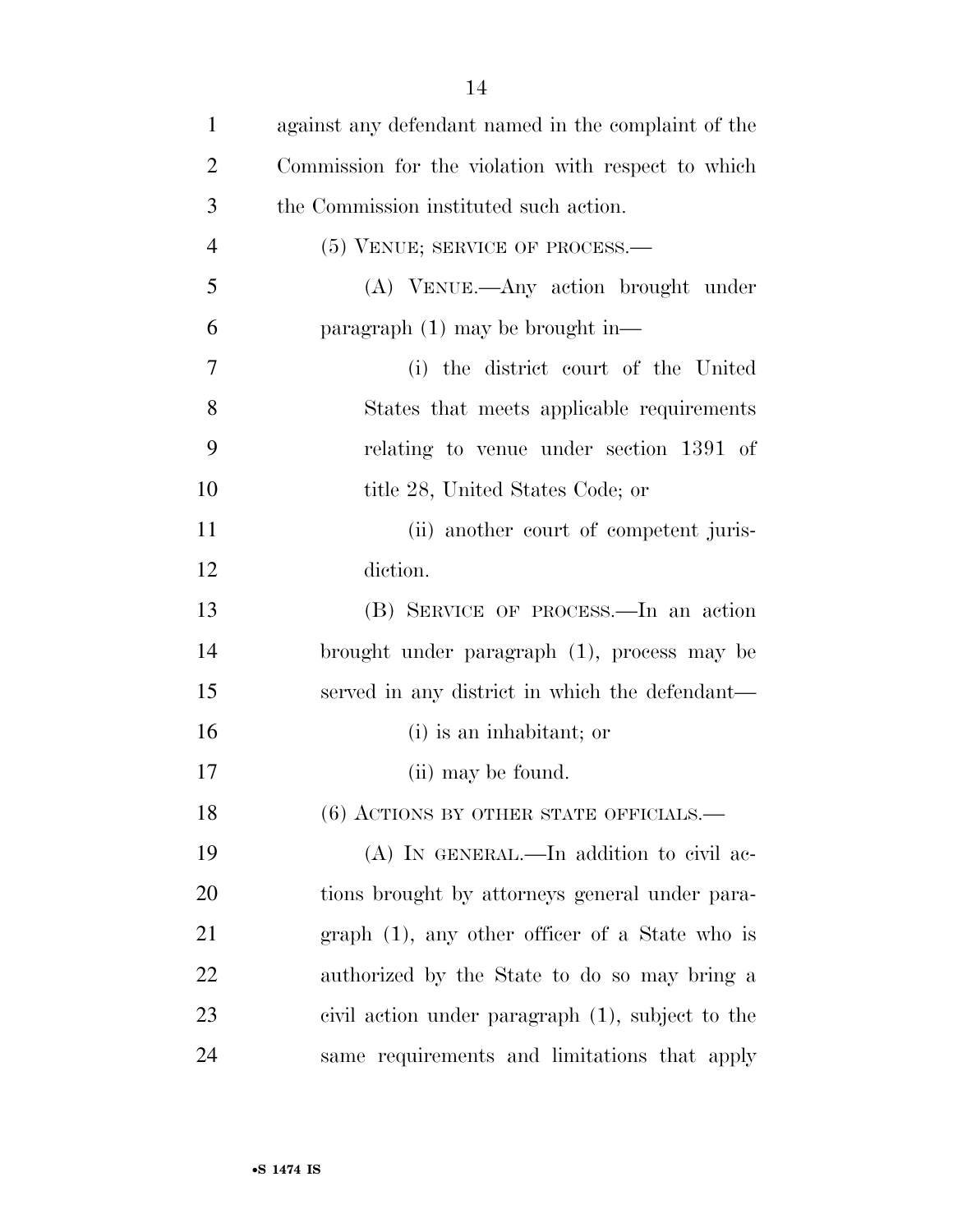| $\mathbf{1}$   | under this subsection to civil actions brought by  |
|----------------|----------------------------------------------------|
| $\overline{2}$ | attorneys general.                                 |
| 3              | (B) SAVINGS PROVISION.—Nothing in this             |
| $\overline{4}$ | subsection may be construed to prohibit an au-     |
| 5              | thorized official of a State from initiating or    |
| 6              | continuing any proceeding in a court of the        |
| 7              | State for a violation of any civil or criminal law |
| 8              | of the State.                                      |
| 9              | (d) COST OF RETROFITTING.                          |
| 10             | (1) COST BORNE BY MANUFACTURERS.-Upon              |
| 11             | the request of the owner of a handgun that was     |
| 12             | manufactured in the United States and that is not  |
| 13             | a personalized handgun or retrofitted personalized |
| 14             | handgun, the manufacturer of the handgun—          |
| 15             | $(A)$ shall—                                       |
| 16             | (i) retrofit the handgun so that the               |
| 17             | handgun is a retrofitted personalized hand-        |
| 18             | gun; and                                           |
| 19             | (ii) return the handgun to the owner               |
| 20             | within a reasonable period of time; and            |
| 21             | (B) may not request compensation for the           |
| 22             | retrofit from the owner.                           |
| 23             | (2) RULEMAKING.—Not later than 1 year after        |
| 24             | the date of enactment of this Act, the Commission, |
| 25             | in consultation with the Attorney General and the  |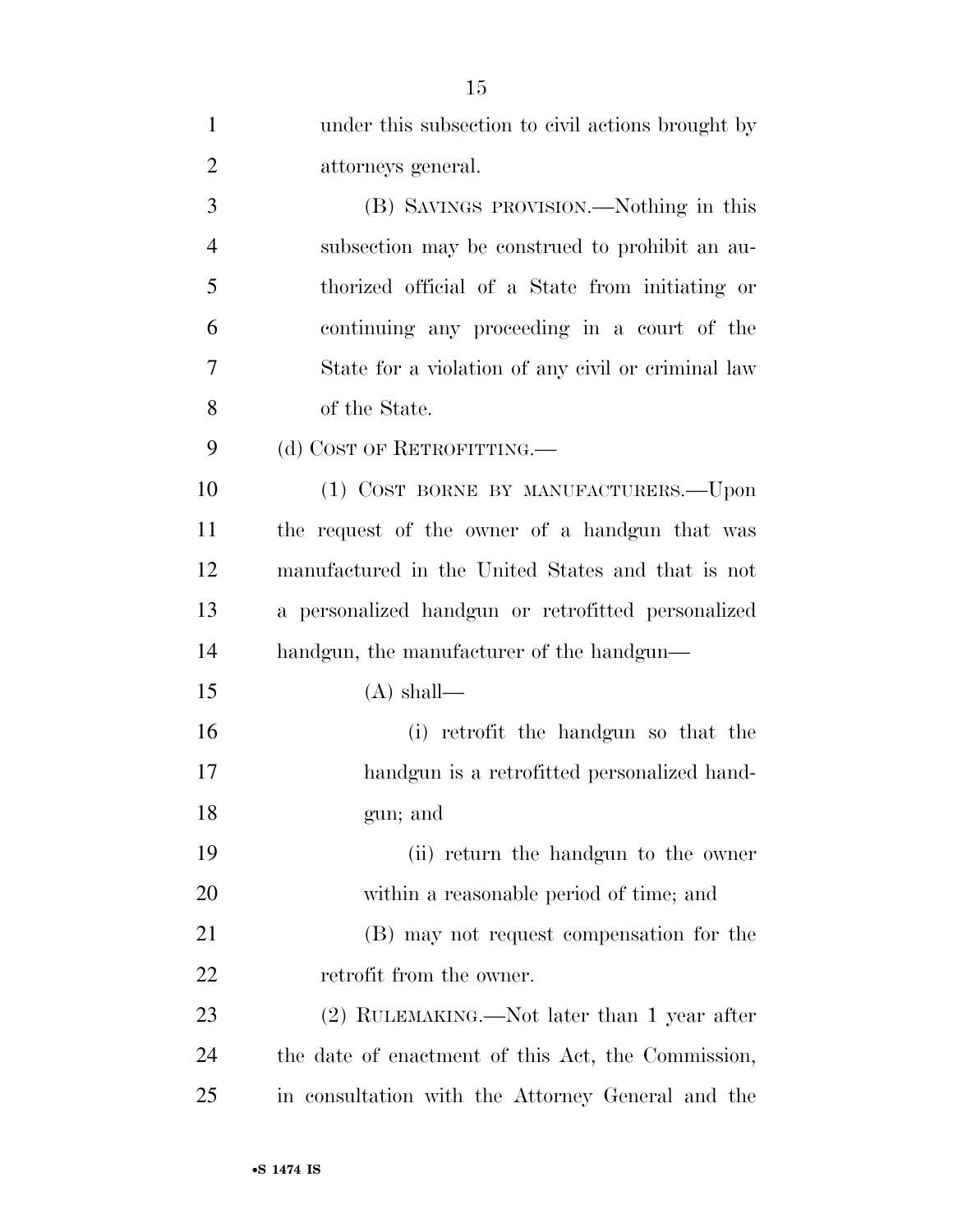| $\mathbf{1}$   | Director of the National Institute of Justice, shall         |
|----------------|--------------------------------------------------------------|
| $\overline{2}$ | by regulation establish the maximum period of time           |
| 3              | within which a manufacturer that receives a request          |
| $\overline{4}$ | from the owner of a handgun under paragraph (1)              |
| 5              | shall retrofit and return the handgun to the owner.          |
| 6              | (3) REIMBURSEMENT FROM DEPARTMENT OF                         |
| 7              | FORFEITURE FUND.—Section<br><b>JUSTICE</b><br><b>ASSETS</b>  |
| 8              | $524(c)(1)$ of title 28, United States Code, is amend-       |
| 9              | $ed$ —                                                       |
| 10             | $(A)$ in subparagraph $(H)$ , by striking                    |
| 11             | "and" at the end;                                            |
| 12             | $(B)$ in subparagraph $(I)$ , by striking the                |
| 13             | period at the end and inserting "; and"; and                 |
| 14             | $(C)$ by inserting after subparagraph $(I)$ the              |
| 15             | following:                                                   |
| 16             | $\lq\lq(J)$ payments to reimburse manufacturers of           |
| 17             | handguns for the costs of retrofitting handguns to           |
| 18             | comply with the requirement<br>under<br>section              |
| 19             | $202(d)(1)$ of the Handgun Trigger Safety Act of             |
| <b>20</b>      | $2015."$ .                                                   |
| 21             | (e) RELATION TO STATE LAW.—This section shall                |
| 22             | not be construed as superseding, altering, or affecting any  |
| 23             | provision of law of a State, except to the extent that such  |
| 24             | provision of law is inconsistent with the provisions of this |
| 25             | section, and then only to the extent of the inconsistency.   |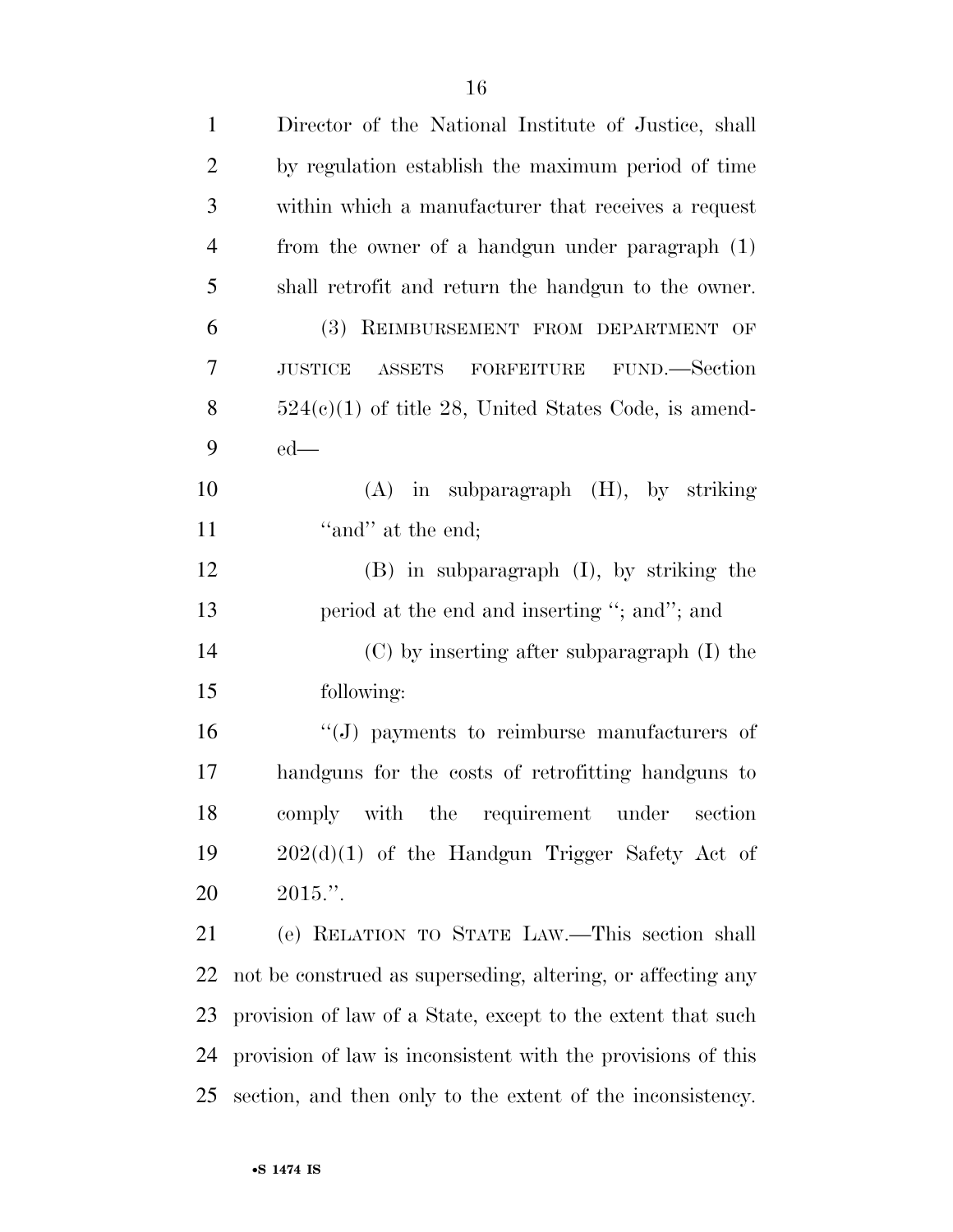| $\mathbf{1}$   | <b>III-EXEMPTION FROM</b><br><b>TITLE</b>         |
|----------------|---------------------------------------------------|
| $\overline{2}$ | THE PROTECTION OF LAW-                            |
| 3              | <b>FUL COMMERCE IN ARMS ACT</b>                   |
| $\overline{4}$ | SEC. 301. EXEMPTIONS FROM THE PROTECTION OF LAW-  |
| 5              | FUL COMMERCE IN ARMS ACT.                         |
| 6              | Section 4 of the Protection of Lawful Commerce in |
| 7              | Arms Act $(15 \text{ U.S.C. } 7903)$ is amended—  |
| 8              | $(1)$ in paragraph $(4)$ —                        |
| 9              | (A) by striking "The term 'qualified prod-        |
| 10             | uct' means" and inserting the following: "The     |
| 11             | term 'qualified product'—                         |
| 12             | "(i) except as provided in clause (ii),           |
| 13             | means";                                           |
| 14             | (B) by striking the period at the end and         |
| 15             | inserting "; and"; and                            |
| 16             | (C) by adding at the end the following:           |
| 17             | ``(ii)<br>does not include a handgun              |
| 18             | that—                                             |
| 19             | $\lq\lq$ is manufactured on or after              |
| 20             | the date that is 5 years after the date           |
| 21             | of enactment of the Handgun Trigger               |
| 22             | Safety Act of 2015; and                           |
| 23             | "(II) is not a—                                   |
| 24             | "(aa) personalized handgun;                       |
| 25             | <b>or</b>                                         |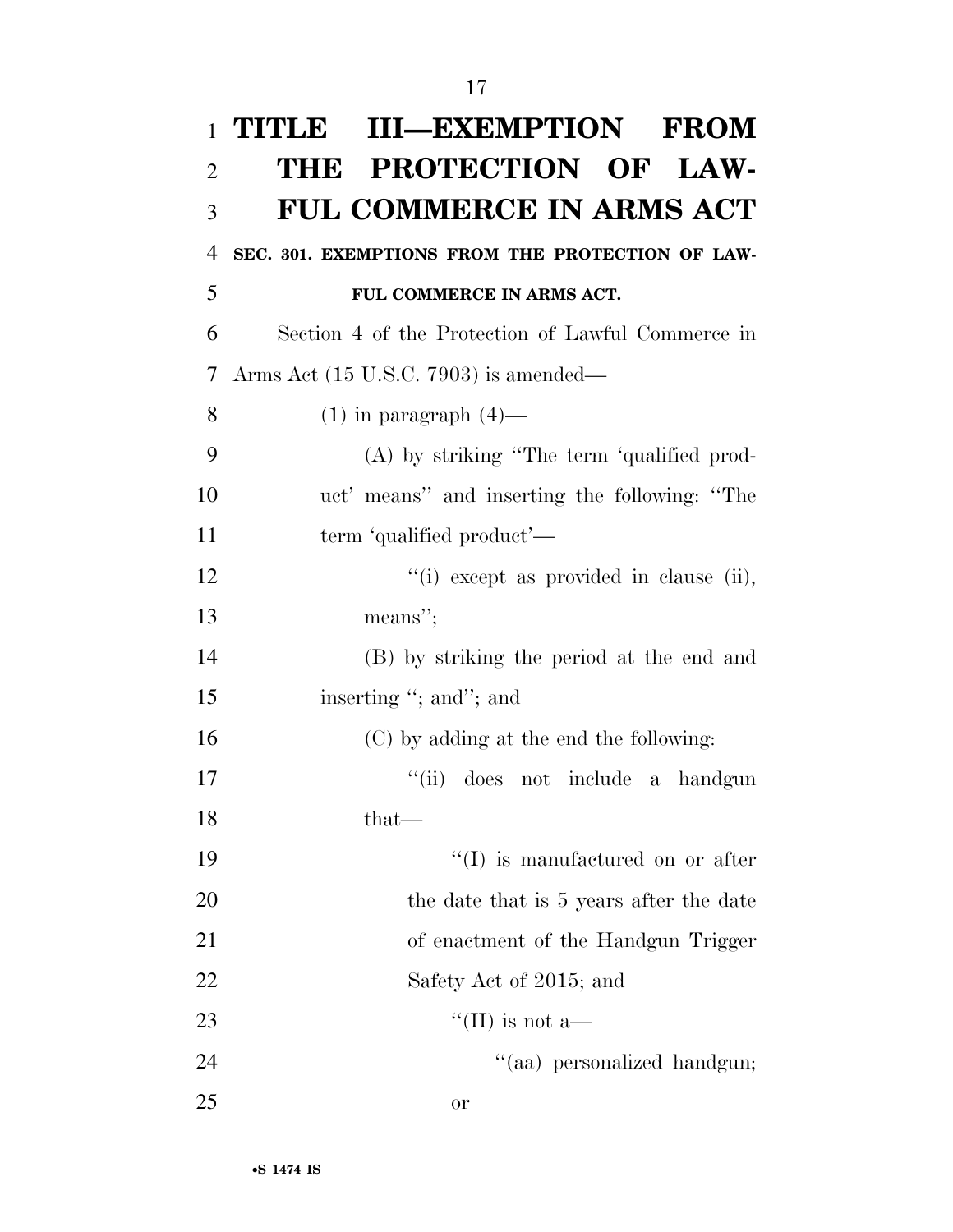| $\mathbf{1}$   | "(bb) retrofitted personal-                             |
|----------------|---------------------------------------------------------|
| $\overline{2}$ | ized handgun."; and                                     |
| 3              | $(2)$ by adding at the end the following:               |
| $\overline{4}$ | " $(10)$ AUTHORIZED USER.—The term 'author-             |
| 5              | ized user', with respect to a firearm, means—           |
| 6              | $\lq\lq$ the lawful owner of the firearm; and           |
| 7              | "(B) any individual who is—                             |
| 8              | "(i) authorized by the lawful owner of                  |
| 9              | the firearm to use the firearm; and                     |
| 10             | "(ii) authorized, under the law of the                  |
| 11             | State where the firearm is being used, to               |
| 12             | own, carry, or use a firearm in the State.              |
| 13             | "(11) HANDGUN.—The term 'handgun' has the               |
| 14             | meaning given the term in section $921(a)(29)$ of title |
| 15             | 18, United States Code.                                 |
| 16             | $(12)$ PERSONALIZED HANDGUN.—The<br>term                |
| 17             | 'personalized handgun' means a handgun that—            |
| 18             | $"$ (A) enables only an authorized user of the          |
| 19             | handgun to fire the handgun; and                        |
| 20             | $\lq\lq$ is manufactured in such a manner               |
| 21             | that the firing restriction described in subpara-       |
| 22             | $graph(A)$ —                                            |
| 23             | "(i) is incorporated into the design of                 |
| 24             | the handgun;                                            |
| 25             | "(ii) is not sold as an accessory; and                  |